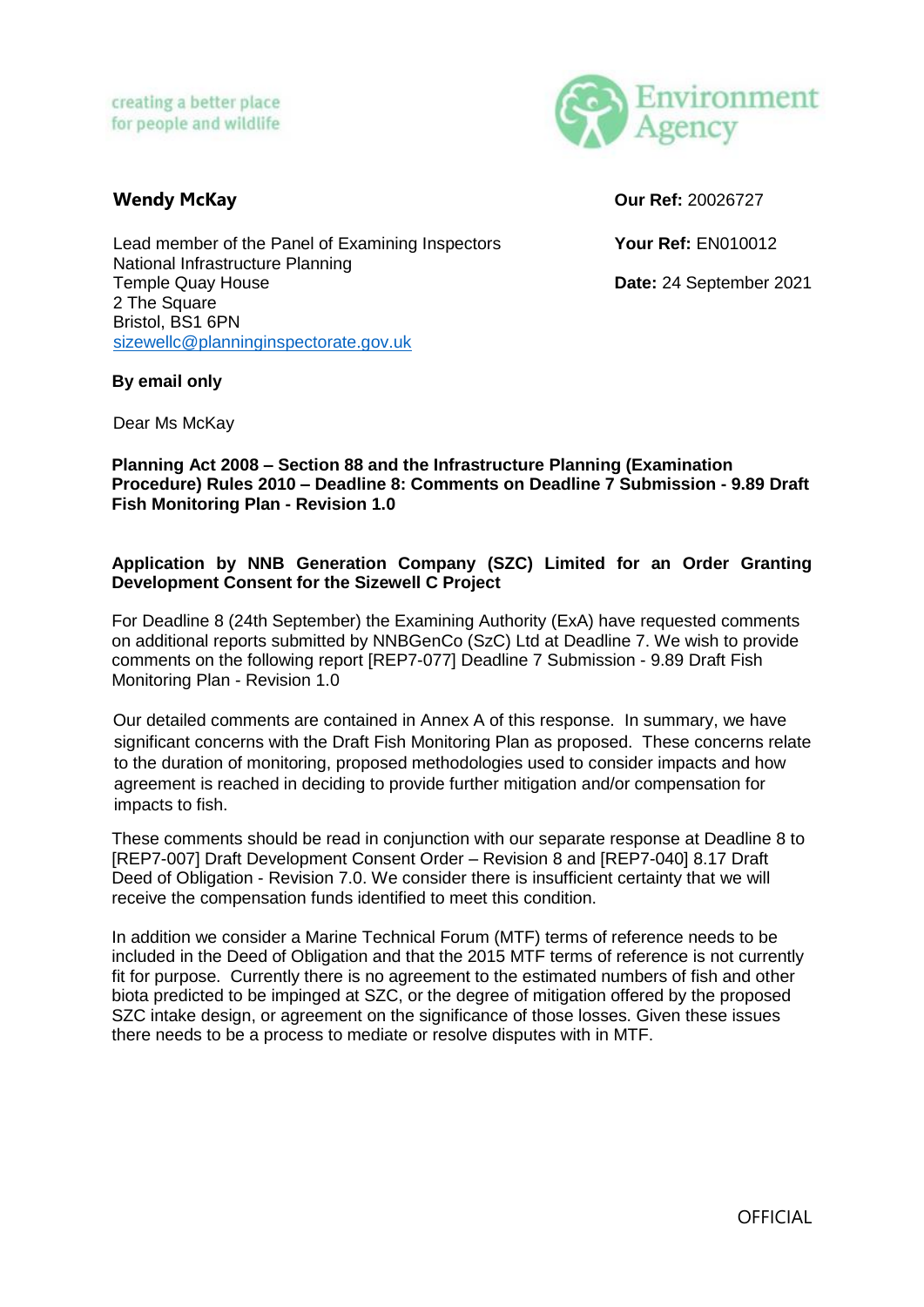Yours sincerely

Simon Barlow Project Manager Sizewell C Nuclear New Build Environment Agency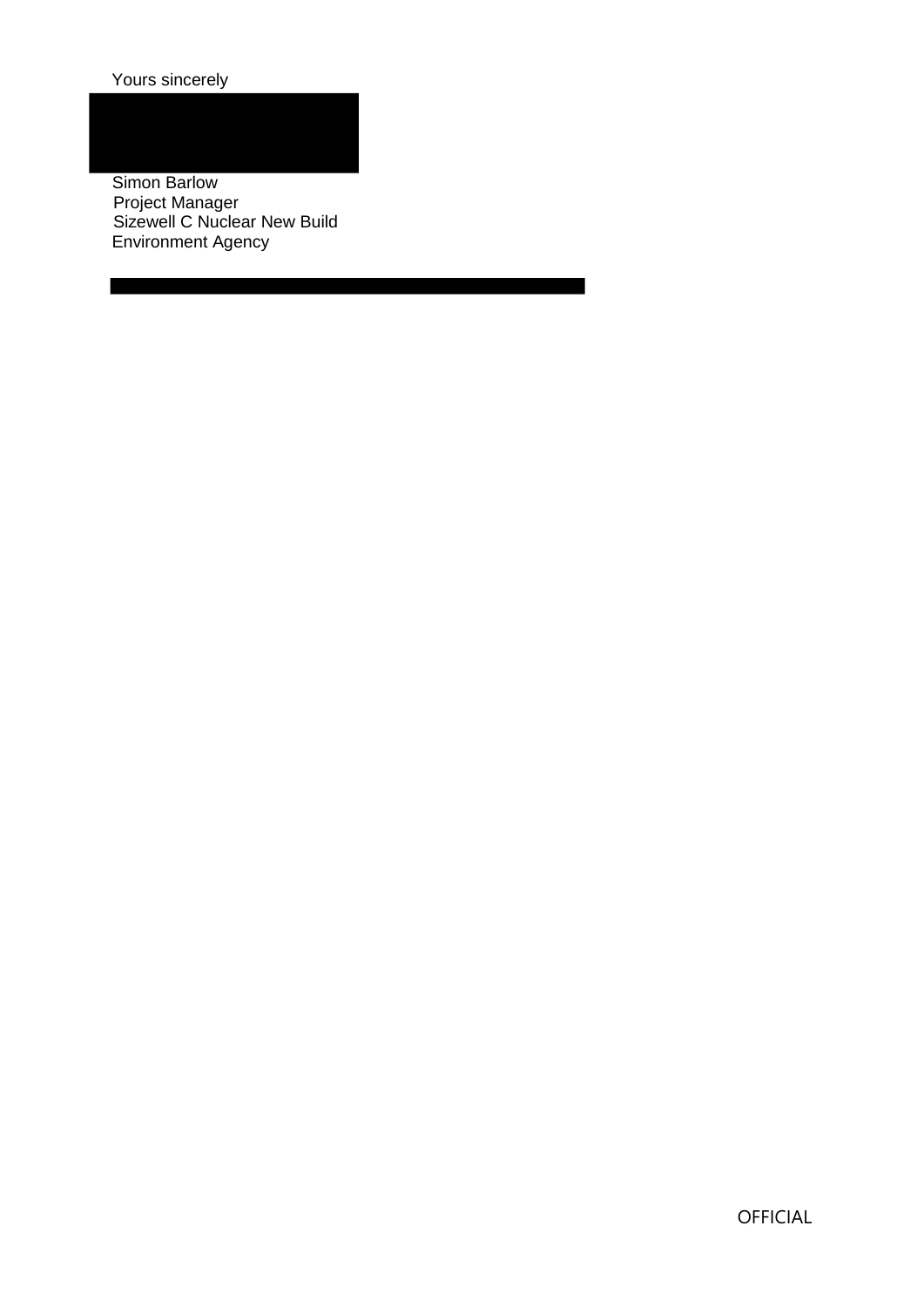# **Appendix A: Environment Agency comments on [REP7-077] 9.89 Draft Fish Monitoring Plan - Revision 1.0**

| <b>Document Title</b>                     | <b>Paragraph</b><br>number | <b>Issue</b>                                                                                                                                                                                                                                                                                                   | <b>Comment</b>                                                                                                                                                                                                                                                                                                                                                                                                            | <b>Suggested solution</b>                                                                                                                                                        |
|-------------------------------------------|----------------------------|----------------------------------------------------------------------------------------------------------------------------------------------------------------------------------------------------------------------------------------------------------------------------------------------------------------|---------------------------------------------------------------------------------------------------------------------------------------------------------------------------------------------------------------------------------------------------------------------------------------------------------------------------------------------------------------------------------------------------------------------------|----------------------------------------------------------------------------------------------------------------------------------------------------------------------------------|
| SZC_Bk9.89_Draft_Fish<br>_Monitoring_Plan | Introduction               | Condition 50 of the draft Development<br>Consent Order states that the plan will<br>set out 'the monitoring arrangements for<br>assessing the efficacy of the intake<br>head'                                                                                                                                  | The intake head is a novel design<br>and there is disagreement between<br>the Applicant and consultees as to<br>how it will work to reduce<br>impingement, and whether the intake<br>structures will be attractive to fish by<br>acting as reefs.                                                                                                                                                                         | Options for conducting direct<br>observations of fish behaviour<br>around the intake head need to<br>be examined (for example sonar,<br>acoustic telemetry, acoustic<br>cameras) |
| SZC_Bk9.89_Draft_Fish<br>_Monitoring_Plan | 2.2.2                      | "Monitoring experience at SZB has<br>demonstrated that 28 samples per<br>annum, with 7 samples per quarter<br>provides robust data."                                                                                                                                                                           | No reference for this statement is<br>provided so we cannot evaluate it. A<br>clear justification for going against<br>the BEEMS SAR006<br>recommendation is needed.                                                                                                                                                                                                                                                      | Please provide a reference to the<br>analysis that supports this<br>statement.                                                                                                   |
| SZC_Bk9.89_Draft_Fish<br>_Monitoring_Plan | 2.2.2                      | There is no clear valid reason why the<br>level of monitoring cannot be at the<br>recommended minimum provided in<br>SAR 005 and SAR 006. Logistically<br>impractical and operationally<br>challenging are the reasons given, with<br>outages that last for 'weeks to months'<br>provided as a particular case | Information the applicant has<br>provided for SZC states: Typically,<br>outages will last about 2 weeks and<br>are expected to occur every 18 to 22<br>monthsIt is assumed that that both<br>EPRs will not be offline<br>simultaneously. No explanation is<br>given as to why a say 4 week outage<br>period in 1.5 years would not enable<br>continued sampling in some form<br>with the operational EPR as a<br>minimum. | Reconsider the potential for data<br>collection at a greater frequency<br>(see also comment 1 above).                                                                            |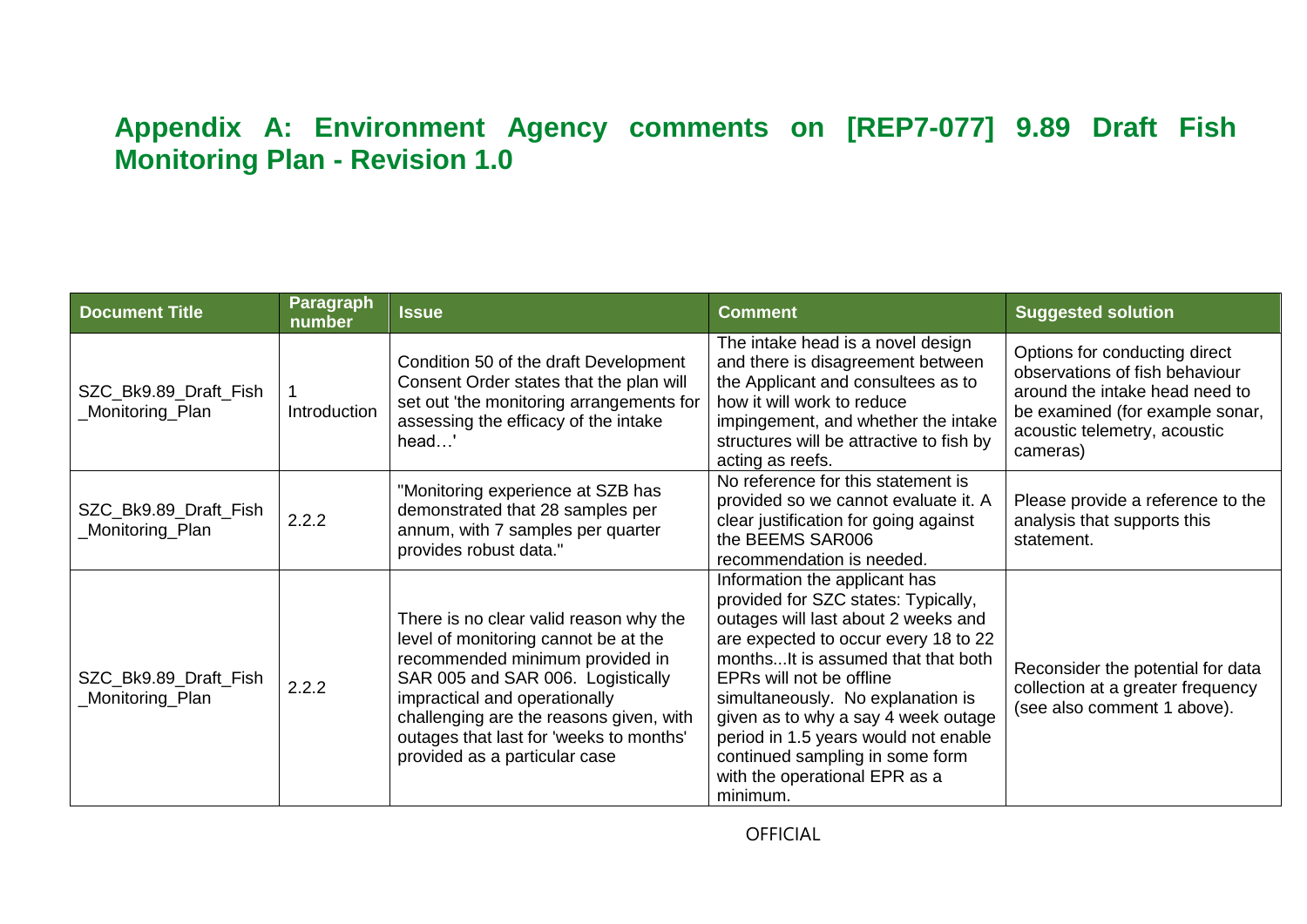| SZC_Bk9.89_Draft_Fish<br>Monitoring_Plan | 2.2.2 | A sampling intensity equivalent to 40 x<br>24-hour periods per annum has<br>previously been suggested for<br>impingement sampling, with the effort<br>distributed in quarterly blocks of 10<br>dates, randomly selected within each<br>quarter (BEEMS Scientific Advisory<br>Report SAR006).                                                                                                                                                                                                                              | In addition to randomly selected<br>sampling, consideration needs to be<br>given to specific monitoring of<br>migratory periods for species of<br>conservation concern. | Include specific monitoring of<br>migratory periods for species of<br>conservation concern.                                                                                                                                                                                                                                           |
|------------------------------------------|-------|---------------------------------------------------------------------------------------------------------------------------------------------------------------------------------------------------------------------------------------------------------------------------------------------------------------------------------------------------------------------------------------------------------------------------------------------------------------------------------------------------------------------------|-------------------------------------------------------------------------------------------------------------------------------------------------------------------------|---------------------------------------------------------------------------------------------------------------------------------------------------------------------------------------------------------------------------------------------------------------------------------------------------------------------------------------|
| SZC_Bk9.89_Draft_Fish<br>Monitoring_Plan | 2.2.3 | The plan is to adopt a similar approach<br>to the SZB CIMP data. While mention is<br>made of the problem of overflowing<br>bulk samples. The only resolution<br>mentioned is to undertake overnight<br>sampling "if feasible" at both SZC and<br>SZB power stations.<br>The text goes on to mention<br>overflowing samples during the summer<br>due to high impingement of<br>ctenophores but does not acknowledge<br>that overflowing samples happened in<br>winter as well when they were not<br>caused by ctenophores. | No other solution to the overflowing<br>samples is suggested if the power<br>station operators decide that it is not<br>feasible to allow overnight sampling.           | Consideration needs to be<br>provided on how the problem of<br>overflowing bulk samples will be<br>addressed if overnight sampling is<br>not allowed.<br>Overflowing bulk samples is not<br>only a summer problem but is<br>also a problem during the winter<br>when sprat and herring<br>impingement is highest.                     |
| SZC_Bk9.89_Draft_Fish<br>Monitoring Plan | 2.2.4 | Each sample will be sorted into fish,<br>invertebrates and weed to the lowest<br>taxonomic level possible.                                                                                                                                                                                                                                                                                                                                                                                                                | Identification to lowest taxonomic<br>level possible will not necessarily<br>distinguish populations of species<br>being impacted                                       | Where doubt exists over<br>populations being impacted, and<br>populations are distinguishable,<br>sampling should seek to identify<br>the proportion of impinged fish<br>originating from each population<br>(e.g. spring-spawning herring<br>from discrete local stocks should<br>be distinguished from autumn-<br>spawning herring) |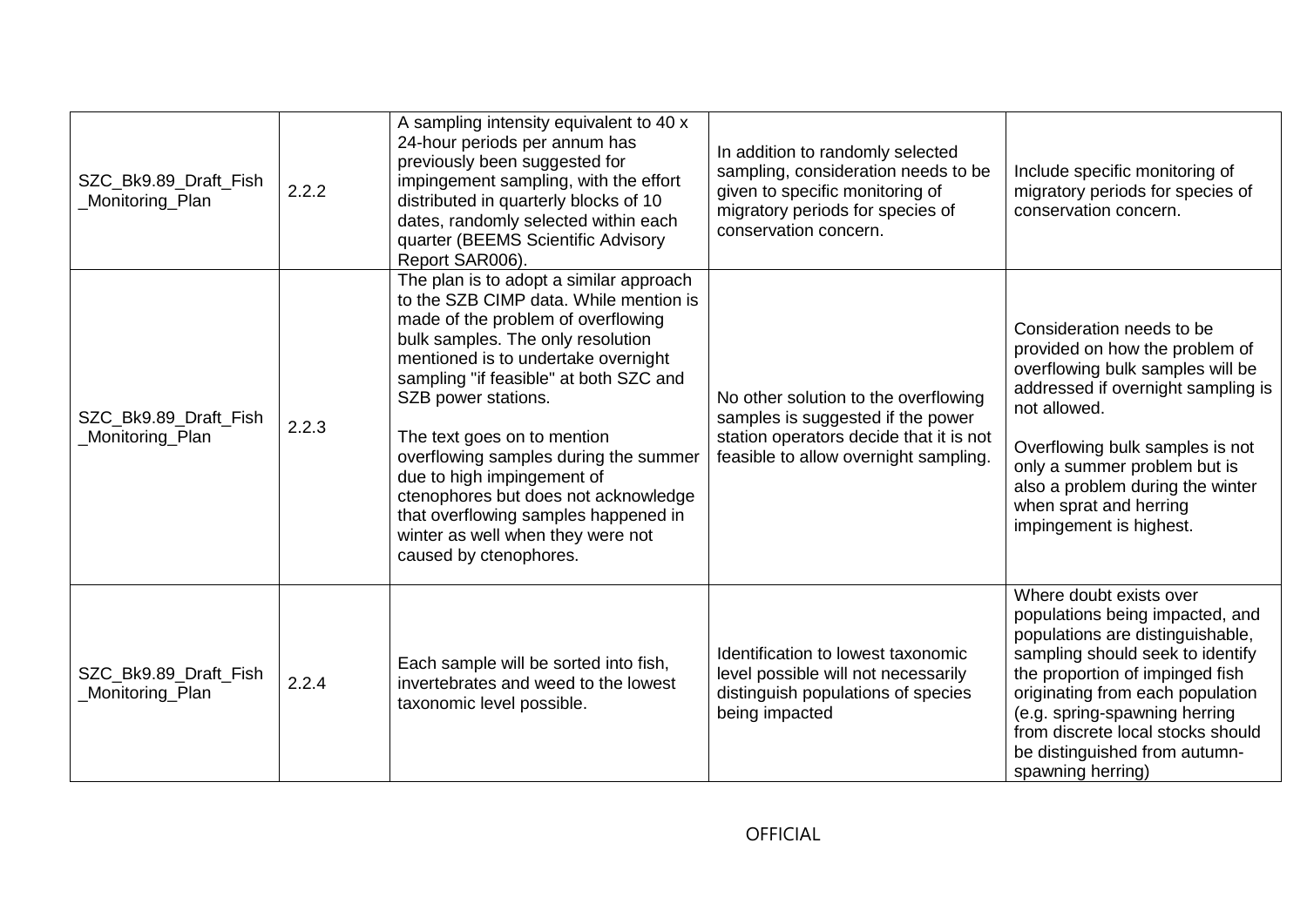| SZC_Bk9.89_Draft_Fish<br>Monitoring_Plan | 2.2.6 | Section 2.2.6 Reporting and data<br>availability mentions annual reporting of<br>impingement estimates to the MTF. But<br>does not actual specify the availability<br>of the impingement data for members<br>of the MTF.                                                            | Impingement data and estimates are<br>complicated and to truly understand<br>the estimates and any potential<br>changes over time and between SZB<br>and SZC, it would be easier if the<br>data was available for examination.                                                                                                                                                                                                                               | We request that impingement<br>data, raw data and scaled up<br>estimates, are made available as<br>excel spreadsheets that are<br>publically available.                                                                                                                                                  |
|------------------------------------------|-------|-------------------------------------------------------------------------------------------------------------------------------------------------------------------------------------------------------------------------------------------------------------------------------------|--------------------------------------------------------------------------------------------------------------------------------------------------------------------------------------------------------------------------------------------------------------------------------------------------------------------------------------------------------------------------------------------------------------------------------------------------------------|----------------------------------------------------------------------------------------------------------------------------------------------------------------------------------------------------------------------------------------------------------------------------------------------------------|
| SZC_Bk9.89_Draft_Fish<br>Monitoring_Plan | 2.3   | Results are to be reviewed, and<br>discussed with the MTF with action or<br>additional monitoring considered<br>necessary to be agreed with the MTF.<br>However, the governing principles of<br>the MTF are not specified in the<br>monitoring plan.                                | It is unclear the extent to which the<br>Applicant will be obliged to act upon<br>the advice of delegates to the MTF.<br>For example, if EDF do not agree<br>with a course of action<br>recommended by the MTF, how will<br>the difference of opinion be<br>resolved?                                                                                                                                                                                        | Terms of reference for the MTF<br>should be included with the<br>monitoring plan, including<br>how/whether decisions are made<br>by the group and the role of the<br>various organisations attending<br>(which typically include statutory<br>bodies, the applicant, and the<br>applicant's consultants) |
| SZC_Bk9.89_Draft_Fish<br>Monitoring_Plan | 2.3   | Once monitoring has been shown to<br>satisfactorily demonstrate impingement<br>predictions in the ES were appropriate,<br>impingement monitoring will cease.                                                                                                                        | It may be appropriate to stop<br>monitoring at SZB after 3 years if no<br>significant difference has been<br>observed from predicted and actual<br>entrapment losses. For SZC<br>monitoring may be required for a<br>longer period than 3 years in order to<br>determine the impact to some<br>species. The decision to extend<br>monitoring or not at SZB and SZC<br>should be reached in agreement with<br>the MTF at the end of a given review<br>period. | Monitoring at SZC should<br>continue for longer than 3 years.<br>A decision to extend monitoring or<br>not at SZB and SZC should be<br>reached in agreement with the<br>MTF at the end of a given review<br>period.                                                                                      |
| SZC_Bk9.89_Draft_Fish<br>Monitoring_Plan | 2.3   | If monitoring demonstrates that<br>impingement predictions are statistically<br>significantly higher than predicted in the<br>ES, when compared with the reciprocal<br>impingement numbers at SZB, annual<br>entrapment estimates (as equivalent<br>adults) will be compared with a | Agreement must be reached on what<br>EAV method is deemed as<br>appropriate for this assessment. Full<br>details of methodology need to be<br>shared as part of this process<br>including whether the intention is to<br>compare to SSB in the year of                                                                                                                                                                                                       | Agree appropriate EAV method<br>with MTF.                                                                                                                                                                                                                                                                |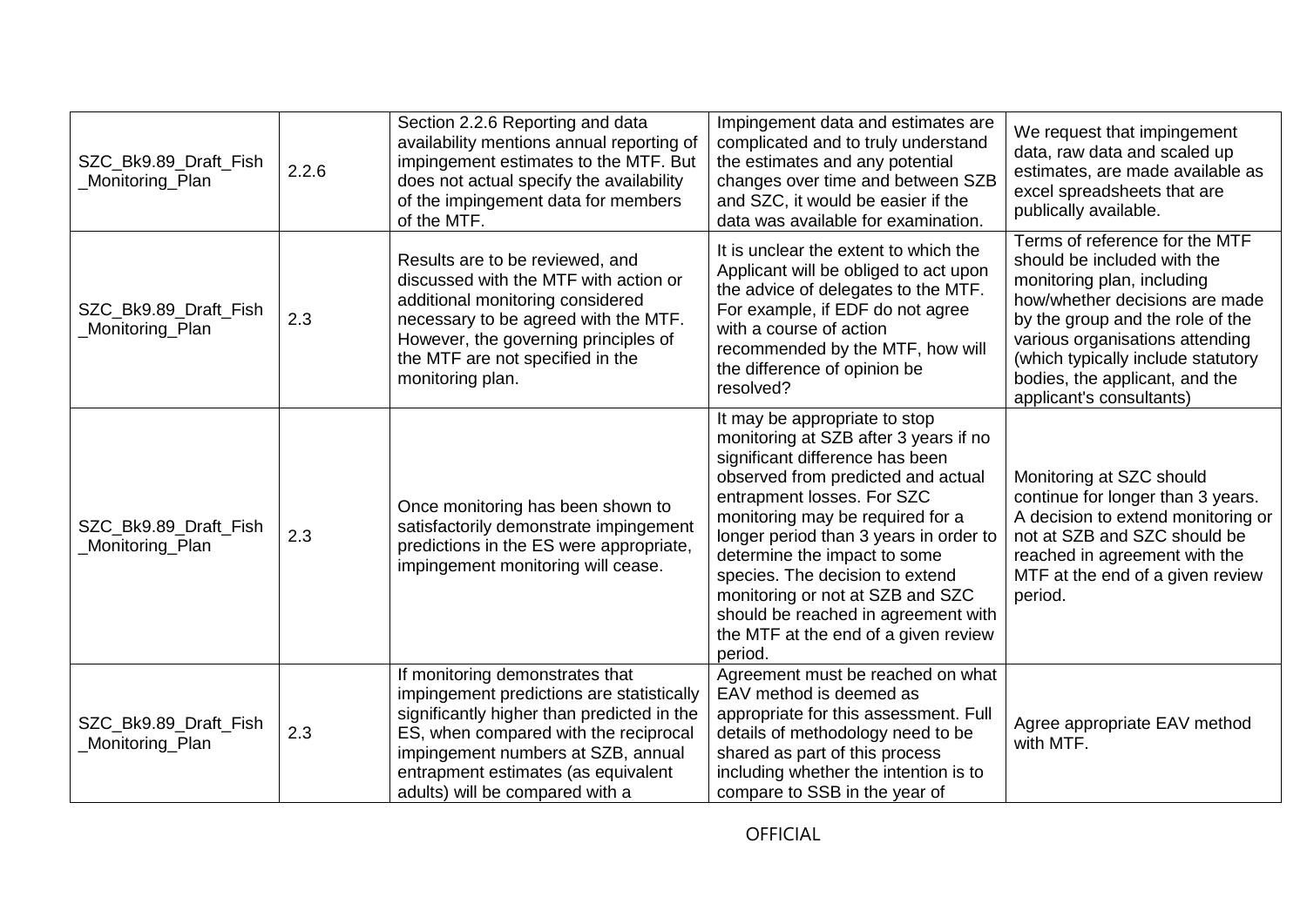|                                          |     | population comparator such as<br>spawning stock biomass (SSB) once<br>the relevant data for a given year are<br>available                                                                                                                                                                                                                                                                                           | entrapment, to use some other<br>reference year, or to calculate an<br>average SSB.                                                                                                                                                                                                                                                                                                                                                                                                                                                                                                                                                                                                                                                                                        |                                                                                                                                                                                                                                                                                                                                                                                                              |
|------------------------------------------|-----|---------------------------------------------------------------------------------------------------------------------------------------------------------------------------------------------------------------------------------------------------------------------------------------------------------------------------------------------------------------------------------------------------------------------|----------------------------------------------------------------------------------------------------------------------------------------------------------------------------------------------------------------------------------------------------------------------------------------------------------------------------------------------------------------------------------------------------------------------------------------------------------------------------------------------------------------------------------------------------------------------------------------------------------------------------------------------------------------------------------------------------------------------------------------------------------------------------|--------------------------------------------------------------------------------------------------------------------------------------------------------------------------------------------------------------------------------------------------------------------------------------------------------------------------------------------------------------------------------------------------------------|
| SZC_Bk9.89_Draft_Fish<br>Monitoring Plan | 2.3 | If monitoring shows that impingement is<br>statistically significantly higher than<br>predicted (when compared with SZB)<br>leading to an increase in total<br>entrapment above the precautionary<br>1% stock threshold, an explanation<br>must be submitted to the MTF for<br>discussion. Any action or additional<br>monitoring considered necessary in<br>response to the results will be agreed<br>with the MTF | Agreement must be reached on what<br>the appropriate stock comparator is<br>for each species.                                                                                                                                                                                                                                                                                                                                                                                                                                                                                                                                                                                                                                                                              | Agree appropriate stock<br>comparator for each species with<br><b>MTF</b>                                                                                                                                                                                                                                                                                                                                    |
| SZC_Bk9.89_Draft_Fish<br>Monitoring Plan | 2.3 | If monitoring shows that impingement is<br>statistically significantly higher than<br>predicted (when compared with SZB)<br>leading to an increase in total<br>entrapment above the precautionary<br>1% stock threshold, an explanation<br>must be submitted to the MTF for<br>discussion. Any action or additional<br>monitoring considered necessary in<br>response to the results will be agreed<br>with the MTF | The reliability of entrapment<br>predictions underpins assessments<br>of the potential impact of entrapment<br>on the environment. It is therefore<br>crucial that statistically significant<br>deviations from predictions are<br>investigated and explained. This is<br>the case whether predictions are<br>underestimates, or overestimates, or<br>whether the 1% stock threshold is<br>reached. The 1% stock threshold<br>itself is open to question, as<br>assessment of environmental<br>impacts needs to take into account<br>the status of the population - 1% of a<br>small, geographically-restricted,<br>declining population of fish that only<br>spawn once in their lifetime may<br>have a different significance than 1%<br>loss to a widespread, numerous, | Change to 'If monitoring shows<br>that impingement is statistically<br>significantly higher or lower than<br>predicted (when compared with<br>SZB) leading to an increase or<br>decrease in total entrapment, an<br>explanation must be submitted to<br>the MTF for discussion. Any<br>action or additional monitoring<br>considered necessary in<br>response to the results will be<br>agreed with the MTF' |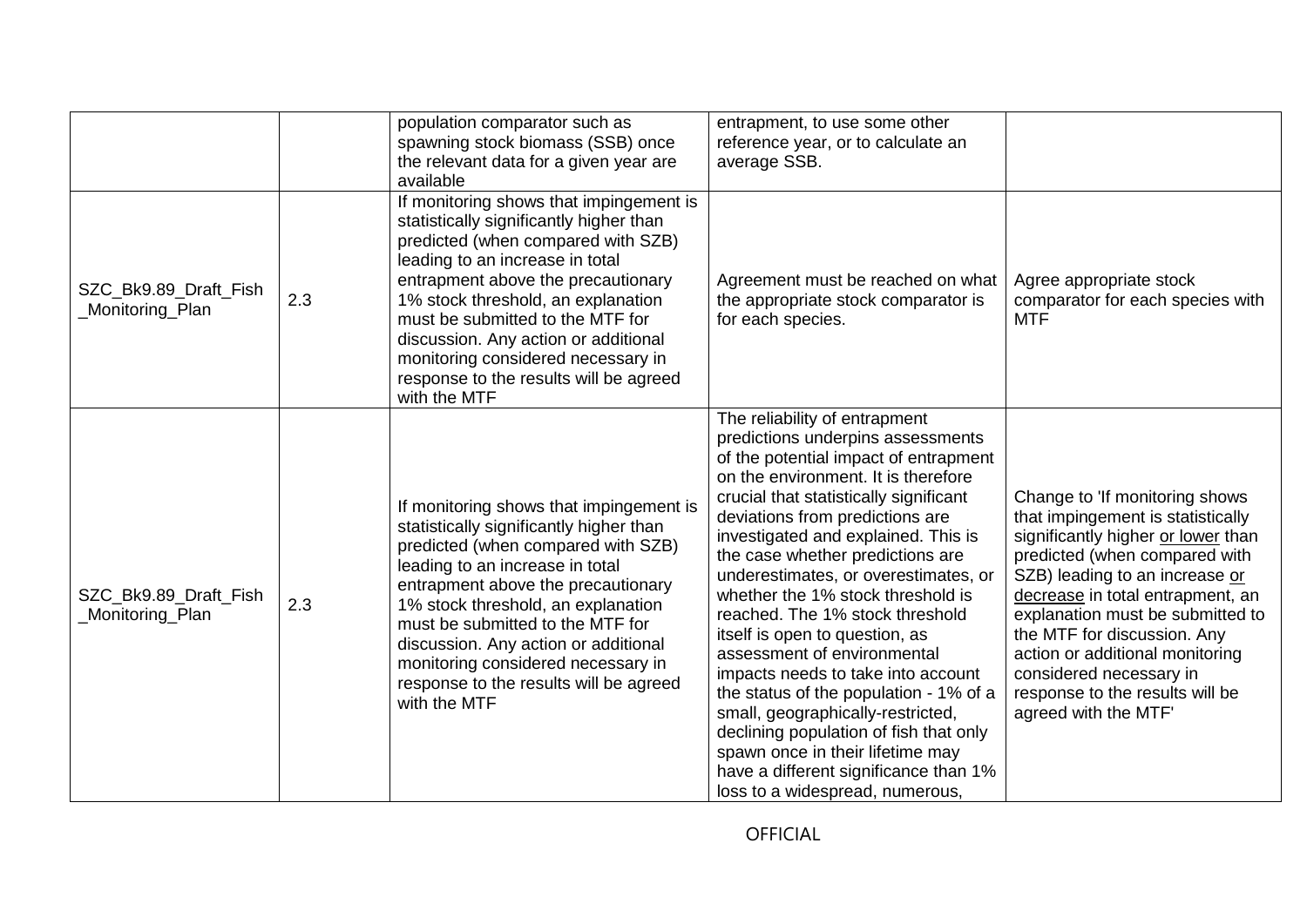|                                             |       |                                                                                                                                                                                                                                                           | repeat spawning fish with an                                                                                                                                                                                                                                                                                                                                                    |                                                                                                                                                                                                                                                                                                                                                                                                                                                                                                                                                                                                                                                                                                                                                                                                          |
|---------------------------------------------|-------|-----------------------------------------------------------------------------------------------------------------------------------------------------------------------------------------------------------------------------------------------------------|---------------------------------------------------------------------------------------------------------------------------------------------------------------------------------------------------------------------------------------------------------------------------------------------------------------------------------------------------------------------------------|----------------------------------------------------------------------------------------------------------------------------------------------------------------------------------------------------------------------------------------------------------------------------------------------------------------------------------------------------------------------------------------------------------------------------------------------------------------------------------------------------------------------------------------------------------------------------------------------------------------------------------------------------------------------------------------------------------------------------------------------------------------------------------------------------------|
|                                             |       |                                                                                                                                                                                                                                                           | increasing population size.                                                                                                                                                                                                                                                                                                                                                     | We recommend following                                                                                                                                                                                                                                                                                                                                                                                                                                                                                                                                                                                                                                                                                                                                                                                   |
| SZC_Bk9.89_Draft_Fish<br>Monitoring Plan    | 3.1.2 | "If monitoring objectives requires<br>sampling over a period of 2 or more<br>years, it is recommended that the<br>sampling intensity is reduced<br>accordingly." (this is from the BEEMS<br>SAR005 recommended 40 samples per<br>year.                    | BEEMS SAR005 does not<br>recommend the target sampling of<br>40 samples per annum if the<br>monitoring is only completed for 1<br>year.<br>This section is misleading and<br>seems to suggest that the<br>recommended reduced sampling if<br>monitoring is undertaken over more<br>than 1 year is due to a<br>recommendation in SAR005. It is not<br>and needs to be clarified. | SAR005 more completely when<br>designing the surveys. Section 2<br>provides a set of key questions<br>that can be used to help design<br>the entrainment monitoring<br>requirements.<br>Section B.3.1 recommends that<br>sampling on 40 dates per year is<br>retained as a minimum. It also<br>recommends using existing UK<br>power station entrainment data to<br>assess the adequacy of this<br>sampling intensity against specific<br>project objectives. The sampling<br>design should take into account<br>the area, species composition,<br>and survey objectives. Some<br>periods will require better<br>resolution and shorter intervals<br>between samples. Conversely,<br>less active periods such as winter<br>months could be efficiently and<br>effectively covered with fewer<br>samples. |
| SZC_Bk9_9.89_Draft_Fi<br>sh_Monitoring_Plan | 3.1.2 | Entrainment sampling will either be<br>targeted at determining entrainment<br>rates during specific periods of<br>seasonal abundance of ichthyoplankton<br>or invertebrate larvae or be designed to<br>determine seasonal and interannual<br>variability. | Both seasonal and interannual<br>variability need to be considered<br>further, both have the potential to<br>affect the predicted entrainment<br>numbers significantly.                                                                                                                                                                                                         | Include both seasonal and<br>interannual variability.                                                                                                                                                                                                                                                                                                                                                                                                                                                                                                                                                                                                                                                                                                                                                    |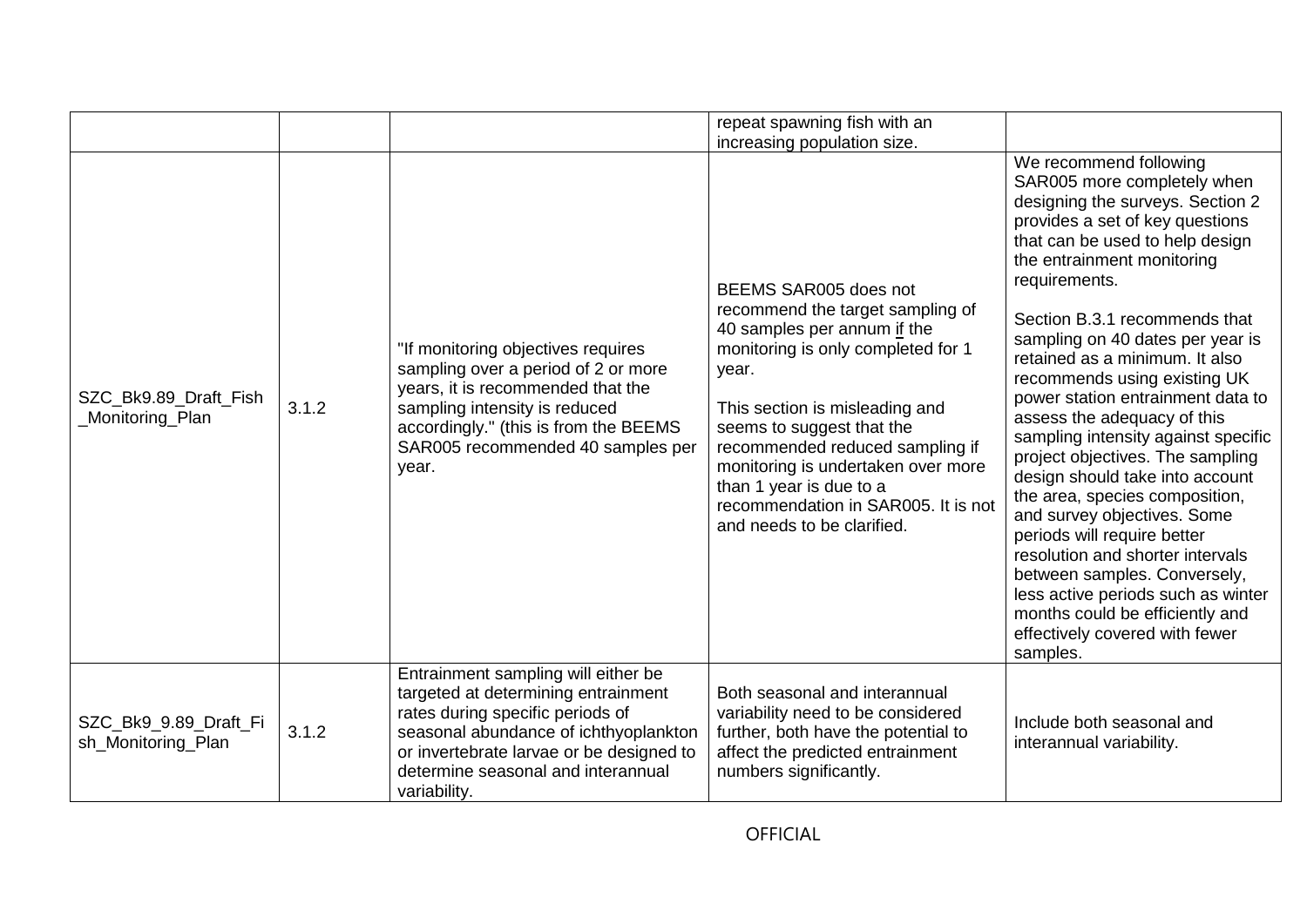| SZC_Bk9.89_Draft_Fish<br>Monitoring_Plan  | 3.1.5              | See comments on 2.2.6 above.                                                                                                                                                                                                                                                                                                                                                                                | See comments on 2.2.6 above.                                                                                                                                                                                                                                                                                                                                                                                                                                                                                                                                                                                      | See comments on 2.2.6 above.<br>As for the impingement<br>monitoring data, we think that the<br>entrainment monitoring data<br>should be made publically<br>available.                                                                                                                                                                                                                                            |
|-------------------------------------------|--------------------|-------------------------------------------------------------------------------------------------------------------------------------------------------------------------------------------------------------------------------------------------------------------------------------------------------------------------------------------------------------------------------------------------------------|-------------------------------------------------------------------------------------------------------------------------------------------------------------------------------------------------------------------------------------------------------------------------------------------------------------------------------------------------------------------------------------------------------------------------------------------------------------------------------------------------------------------------------------------------------------------------------------------------------------------|-------------------------------------------------------------------------------------------------------------------------------------------------------------------------------------------------------------------------------------------------------------------------------------------------------------------------------------------------------------------------------------------------------------------|
| SZC_Bk9.89_Draft_Fish<br>Monitoring_Plan  | 3.2                | Comments on 2.3 above regarding the<br>role of the MTF and responsibilities of<br>its attendees are also relevant to<br>Section 3.2, as is the comment on 2.3<br>above regarding the need for<br>statistically significant differences from<br>predictions to be explained, regardless<br>of whether they represent increases,<br>decreases, or whether they represent<br>>1% of the population comparator. | Comments on 2.3 above regarding<br>the role of the MTF and<br>responsibilities of its attendees are<br>also relevant to Section 3.2, as is the<br>comment on 2.3 above regarding the<br>need for statistically significant<br>differences from predictions to be<br>explained, regardless of whether<br>they represent increases, decreases,<br>or whether they represent >1% of<br>the population comparator.<br>Differences from predicted levels of<br>entrapment may also affect water<br>quality via the FRR discharge - a<br>factor not connected to the<br>proportion of the population being<br>impinged. | Comments on 2.3 above<br>regarding the role of the MTF and<br>responsibilities of its attendees<br>are also relevant to Section 3.2,<br>as is the comment on 2.3 above<br>regarding the need for statistically<br>significant differences from<br>predictions to be explained,<br>regardless of whether they<br>represent increases, decreases,<br>or whether they represent >1% of<br>the population comparator. |
| SZC Bk9.89 Draft Fish<br>Monitoring_Plan  | 3.2                | The summary is confusing. It refers to<br>impingement but is about entrainment.<br>Seems like an editorial error as the<br>monitoring frequency reflects that of<br>impingement.                                                                                                                                                                                                                            | We believe the sections in 3.1 prior<br>to be correct and the summary is<br>wrong                                                                                                                                                                                                                                                                                                                                                                                                                                                                                                                                 | Correct the summary to reflect the<br>text in the wider section 3.1                                                                                                                                                                                                                                                                                                                                               |
| SZC Bk9.89 Draft Fish<br>_Monitoring_Plan | Section 3<br>and 4 | Several References through document<br>to a 3 year programme, and within the<br>summary, a review after 3 years<br>against predictions. There is the<br>suggestion in the summary that the<br>monitoring could continue, but this is<br>not explicit, not is it reflected in the                                                                                                                            | 3 years may not be enough to<br>account for variability due to<br>differences in survey timings<br>between SZC and SZB, large annual<br>recruitment differences or other<br>occasional biota inundations that<br>could effect mortality predictions for                                                                                                                                                                                                                                                                                                                                                           | The plan must include the option<br>to continue the monitoring<br>particularly if other variables may<br>have confounded the data<br>comparison between the 2 sites.                                                                                                                                                                                                                                              |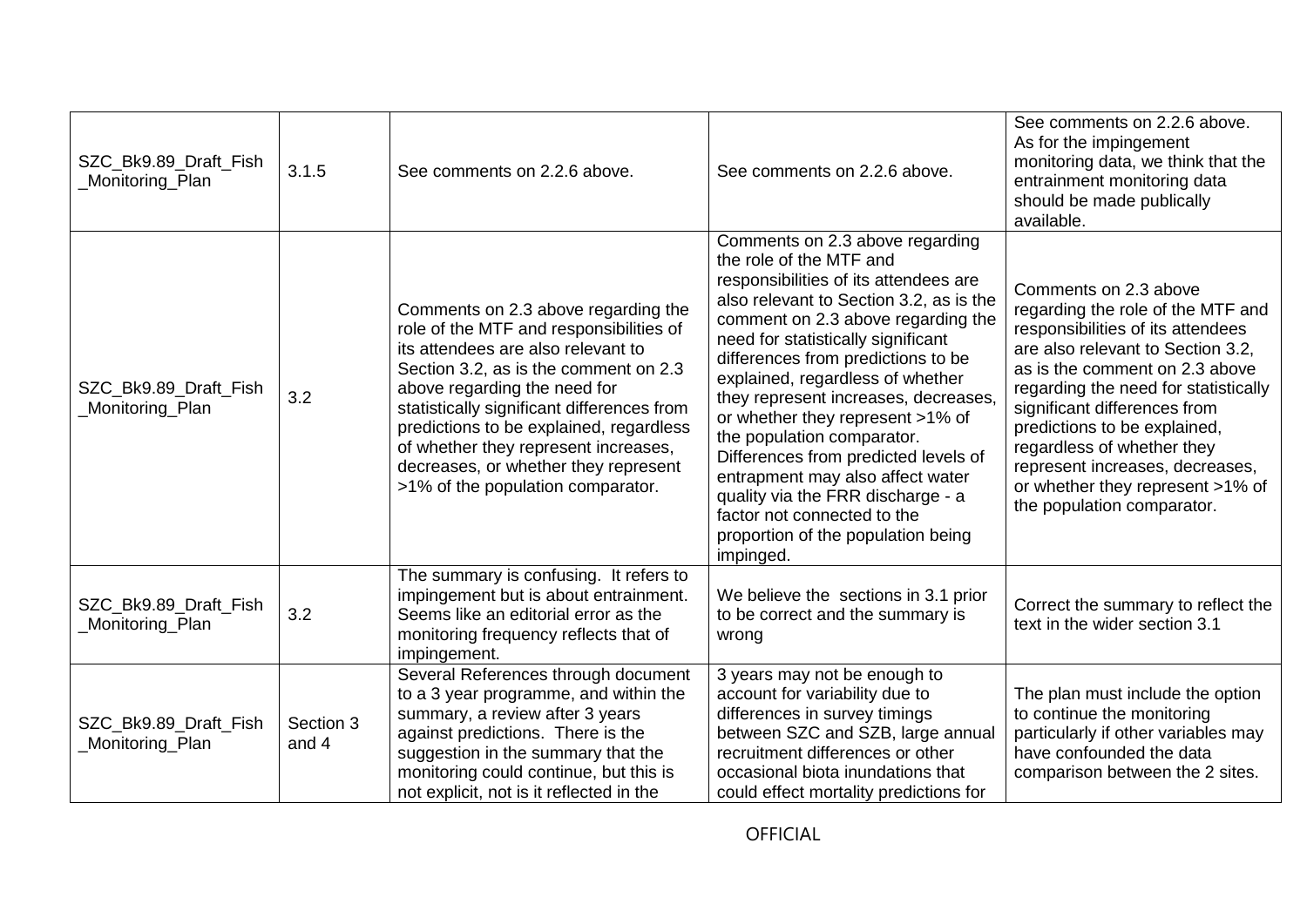|                                          |           | wider text. We agree a 3 year review of<br>the data is appropriate, but that a<br>longer period of monitoring may be<br>required and this should be more<br>clearly provided as an option in the plan                                                                                                                                                           | SZC. Such variables could confound<br>any comparison between data from<br>the 2 sites.                                                                                                                                                                                                                        |                                                                                                                                                                                                          |
|------------------------------------------|-----------|-----------------------------------------------------------------------------------------------------------------------------------------------------------------------------------------------------------------------------------------------------------------------------------------------------------------------------------------------------------------|---------------------------------------------------------------------------------------------------------------------------------------------------------------------------------------------------------------------------------------------------------------------------------------------------------------|----------------------------------------------------------------------------------------------------------------------------------------------------------------------------------------------------------|
| SZC_Bk9.89_Draft_Fish<br>Monitoring_Plan | Section 4 | As the FRR system output of moribund<br>biomass is being considered for<br>potential WQ impacts within the permit,<br>additional WQ monitoring will be<br>needed near the FRR system outfall to<br>verify the conclusions and ensure that<br>the moribund biomass is not having an<br>impact on WQ in Sizewell Bay.                                             | The monitoring plan will need to<br>consider WQ monitoring for potential<br>impacts from the FRR system<br>discharge.                                                                                                                                                                                         | Please either amend this report to<br>consider the potential WQ<br>impacts from the FRR system<br>discharge of moribund biomass or<br>highlight where this monitoring<br>requirement will be considered. |
| SZC_Bk9.89_Draft_Fish<br>Monitoring_Plan | 4.1       | A proportion of fish that were live on<br>collection would be transferred straight<br>to experimental tanks and maintained<br>for a period of 24 hours.                                                                                                                                                                                                         | How was the period of 24 hours<br>decided upon as the length of time<br>for monitoring delayed mortality?<br>Why not 48 hours, 72 hours, or<br>longer?                                                                                                                                                        | The plan needs to justify the<br>choice of 24 hours as a time<br>period over which to study<br>delayed mortality, or alter this to a<br>longer time period if found<br>necessary.                        |
| SZC Bk9.89 Draft Fish<br>Monitoring Plan | 4.3       | Adaptive measure to the FRR are<br>mentioned. But the applicant does not<br>include wider measures to limit biota<br>intake during periods of coelenterate<br>(jellyfish etc) inundation. These are<br>mentioned as a risk with possible<br>mitigation option in BEEMS Technical<br>Report, Jellyfish and ctenophores in<br>relation to Sizewell (TR325, Rev.2) | Inundations due to jellies are<br>mentioned as a risk with possible<br>mitigation option in TR325, Rev.2.<br>The implications of these for<br>overwhelming the buckets on the<br>screens and increasing the mortality<br>in the buckets is possible. Adaptive<br>measure are not limited to the FRR<br>alone. | The options for reducing jellyfish<br>intake should be considered<br>within the adaptive measures.                                                                                                       |
| SZC_Bk9.89_Draft_Fish<br>Monitoring_Plan | 5.1       | States: "when compared with<br>impingement and entrainment numbers<br>at SZB at the same time". But there is<br>no mention in the text of section 2 that<br>SZC impingement monitoring at SZC is<br>planned to occur concurrently with that<br>at SZB.                                                                                                          | Monitoring concurrently for<br>entrainment is envisaged, but the<br>same statement is not made for<br>impingement. This would be highly<br>desirable.                                                                                                                                                         | Include a sentence to state this is<br>planned within section 2.0                                                                                                                                        |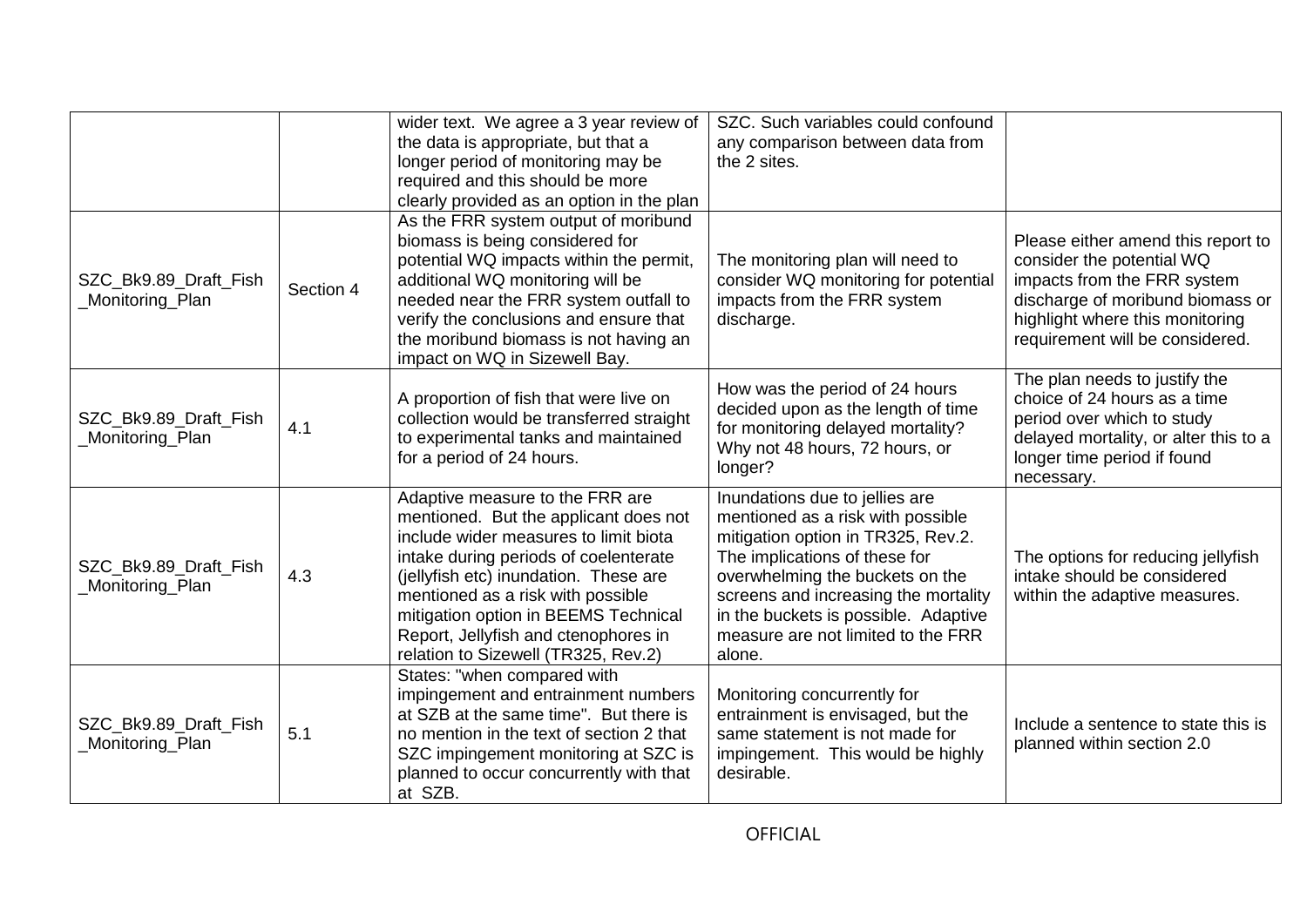| SZC_Bk9.89_Draft_Fish<br>_Monitoring_Plan   | 5.1 | States: Should impacts from SZC be<br>above the 1% of stock precautionary<br>trigger threshold, a report will be<br>provided to the MTF with an analysis<br>and explanation of the results.<br>Reporting needs to be provided<br>irrespective of the results.                                                                                                                                                                                                                                                                                                                                                                                                                                 | It is indicated that a report is only to<br>be provided if there appears to be an<br>issue. This should not be the case.                                                                                                                                      | Amend to remove reference to<br>1% threshold and to state simply<br>that "a report will be provided to<br>the MTF with an analysis and<br>explanation of the results.".                                       |
|---------------------------------------------|-----|-----------------------------------------------------------------------------------------------------------------------------------------------------------------------------------------------------------------------------------------------------------------------------------------------------------------------------------------------------------------------------------------------------------------------------------------------------------------------------------------------------------------------------------------------------------------------------------------------------------------------------------------------------------------------------------------------|---------------------------------------------------------------------------------------------------------------------------------------------------------------------------------------------------------------------------------------------------------------|---------------------------------------------------------------------------------------------------------------------------------------------------------------------------------------------------------------|
| SZC_Bk9_9.89_Draft_Fi<br>sh Monitoring Plan | 5.1 | As explained in this draft plan, in the<br>case that monitoring demonstrated that<br>impingement and/or entrainment is<br>statistically significantly greater than<br>predicted in the ES, when compared<br>with impingement and entrainment<br>numbers at SZB at the same time,<br>comparisons would be made with the<br>baseline to determine whether the<br>losses caused by Sizewell C were<br>having a significant effect on fish<br>populations. This assessment would be<br>made by converting the impinged and<br>entrained organism into Equivalent<br>Adults and comparing them with the<br>relevant baseline comparator (e.g.<br>Spawning Stock Biomass) for the<br>relevant year. | Agreement would be needed on the<br>appropriate stock comparator for<br>each species, and on the EAV<br>method to be used.                                                                                                                                    | Agree appropriate stock<br>comparator for each species and<br>appropriate EAV method with<br><b>MTF</b>                                                                                                       |
| SZC_Bk9_9.89_Draft_Fi<br>sh Monitoring Plan | 5.1 | For species such as sea bass: habitat<br>creation or a managed realignment<br>scheme (such as Steart Marshes at the<br>mouth of the River Parrett). Saltmarsh<br>and other shallow sub-tidal/intertidal<br>habitats are used as nursery grounds<br>by a number of fish species.<br>• For other marine species (e.g. cod),<br>however, there are no identified means<br>to offset any significant adverse effects                                                                                                                                                                                                                                                                              | Greater emphasis should be placed<br>on the potential for habitat creation<br>or enhancement to benefit fish<br>species, including marine species<br>such as cod. For example, eelgrass<br>Zostera marina meadows may be of<br>significant importance to cod. | Include a wider consideration of<br>the benefits to fish species of a<br>variety of habitat restoration<br>enhancement schemes, such as<br>eelgrass meadow restoration, or<br>the restoration of oyster beds. |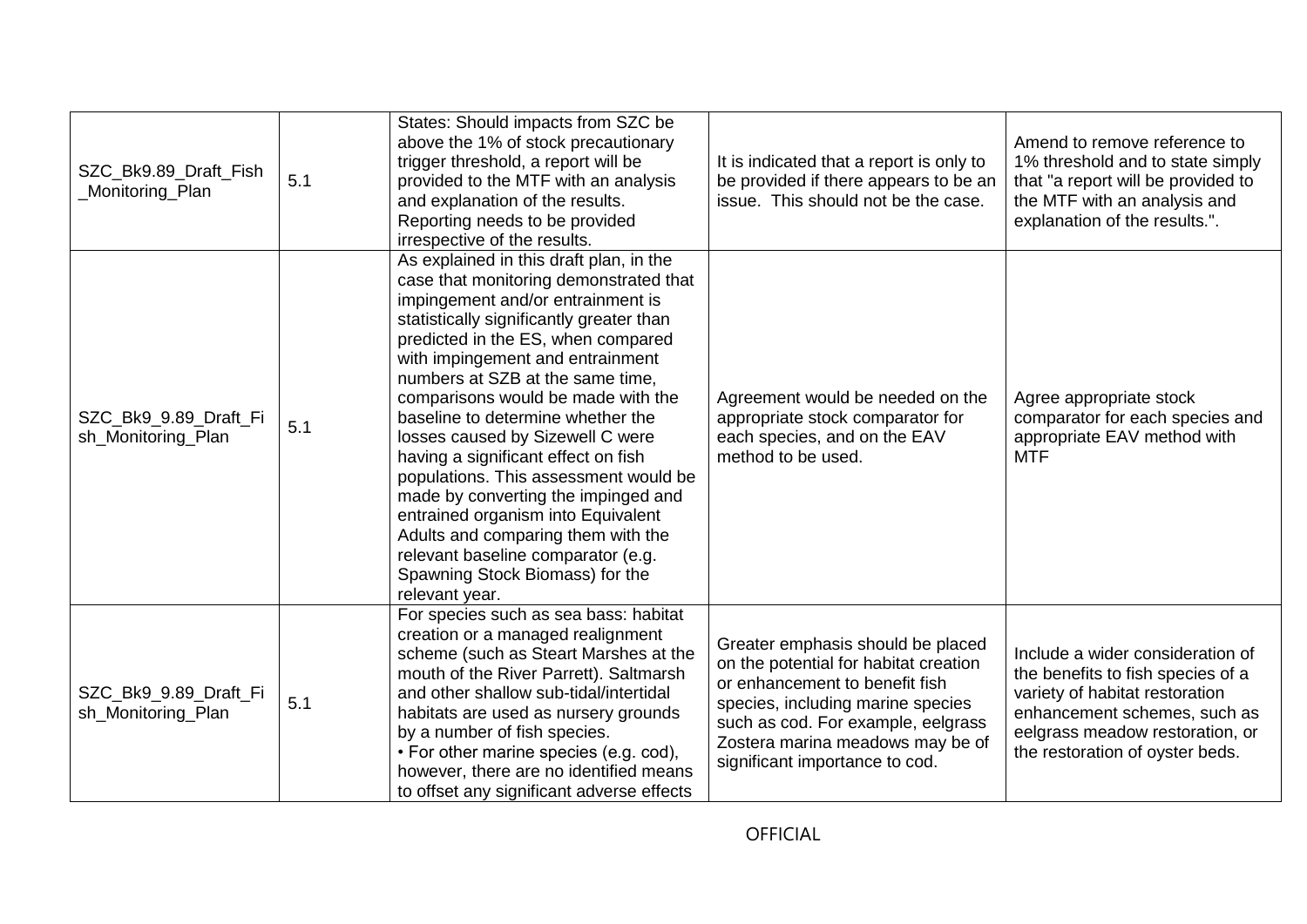|                                             |     | demonstrated by the impingement and                                                                                                                                                                                                                                                                                                                                                                                                                                                                                                                                                                                                                                                                                                                                                                                                                                                                                                                                                                                                                                                                                     |                                                                                                                                                                                                                                                                                                                                                                                                                                                                                                                        |                                                                                                                                                                         |
|---------------------------------------------|-----|-------------------------------------------------------------------------------------------------------------------------------------------------------------------------------------------------------------------------------------------------------------------------------------------------------------------------------------------------------------------------------------------------------------------------------------------------------------------------------------------------------------------------------------------------------------------------------------------------------------------------------------------------------------------------------------------------------------------------------------------------------------------------------------------------------------------------------------------------------------------------------------------------------------------------------------------------------------------------------------------------------------------------------------------------------------------------------------------------------------------------|------------------------------------------------------------------------------------------------------------------------------------------------------------------------------------------------------------------------------------------------------------------------------------------------------------------------------------------------------------------------------------------------------------------------------------------------------------------------------------------------------------------------|-------------------------------------------------------------------------------------------------------------------------------------------------------------------------|
|                                             |     | entrainment monitoring.                                                                                                                                                                                                                                                                                                                                                                                                                                                                                                                                                                                                                                                                                                                                                                                                                                                                                                                                                                                                                                                                                                 |                                                                                                                                                                                                                                                                                                                                                                                                                                                                                                                        |                                                                                                                                                                         |
|                                             |     |                                                                                                                                                                                                                                                                                                                                                                                                                                                                                                                                                                                                                                                                                                                                                                                                                                                                                                                                                                                                                                                                                                                         |                                                                                                                                                                                                                                                                                                                                                                                                                                                                                                                        |                                                                                                                                                                         |
| SZC_Bk9_9.89_Draft_Fi<br>sh_Monitoring_Plan | 5.1 | As explained in this draft plan, in the<br>case that monitoring demonstrated that<br>impingement and/or entrainment is<br>statistically significantly greater than<br>predicted in the ES, when compared<br>with impingement and entrainment<br>numbers at SZB at the same time,<br>comparisons would be made with the<br>baseline to determine whether the<br>losses caused by Sizewell C were<br>having a significant effect on fish<br>populations. This assessment would be<br>made by converting the impinged and<br>entrained organism into Equivalent<br>Adults and comparing them with the<br>relevant baseline comparator (e.g.<br>Spawning Stock Biomass) for the<br>relevant year.<br>Should impacts from SZC be above the<br>1% of stock precautionary trigger<br>threshold, a report will be provided to<br>the MTF with an analysis and<br>explanation of the results. Any further<br>monitoring and action in response to<br>the report will be discussed with the<br>MTF. The appropriate response to the<br>report will depend on the results and<br>explanation of the monitoring but may<br>include: | In addition to this assessment.<br>should a deterioration under The<br><b>Water Environment (Water</b><br>Framework Directive) (England and<br>Wales) Regulations 2017 (WFD<br><b>Regulations) Transitional Fish</b><br>Classification Index (TFCI), be<br>observed in in the Ore & Alde<br>transitional waterbody, which can be<br>attributed to impacts as a result of<br>the operation of SZC, then<br>compensation funds would be<br>released for fish habitat<br>improvement or fish habitat creation<br>schemes. | Include deterioration to the fish<br>element under the WFD in the<br>Ore & Alde transitional waterbody<br>as a trigger for the release of the<br>habitat creation fund. |
|                                             |     | Similar sampling methods have been                                                                                                                                                                                                                                                                                                                                                                                                                                                                                                                                                                                                                                                                                                                                                                                                                                                                                                                                                                                                                                                                                      | We request monitoring for smelt is                                                                                                                                                                                                                                                                                                                                                                                                                                                                                     |                                                                                                                                                                         |
| SZC_Bk9_9.89_Draft_Fi                       |     | used at the River Blyth. That sampling                                                                                                                                                                                                                                                                                                                                                                                                                                                                                                                                                                                                                                                                                                                                                                                                                                                                                                                                                                                                                                                                                  | also undertaken in the Blyth. Too                                                                                                                                                                                                                                                                                                                                                                                                                                                                                      | Include smelt monitoring on the                                                                                                                                         |
| sh_Monitoring_Plan                          | 5.2 | indicated that the lack of suitable                                                                                                                                                                                                                                                                                                                                                                                                                                                                                                                                                                                                                                                                                                                                                                                                                                                                                                                                                                                                                                                                                     | limited an amount of sampling has                                                                                                                                                                                                                                                                                                                                                                                                                                                                                      | River Blyth.                                                                                                                                                            |
|                                             |     | spawning habitat, a barrier to upstream                                                                                                                                                                                                                                                                                                                                                                                                                                                                                                                                                                                                                                                                                                                                                                                                                                                                                                                                                                                                                                                                                 | been conducted to draw conclusions                                                                                                                                                                                                                                                                                                                                                                                                                                                                                     |                                                                                                                                                                         |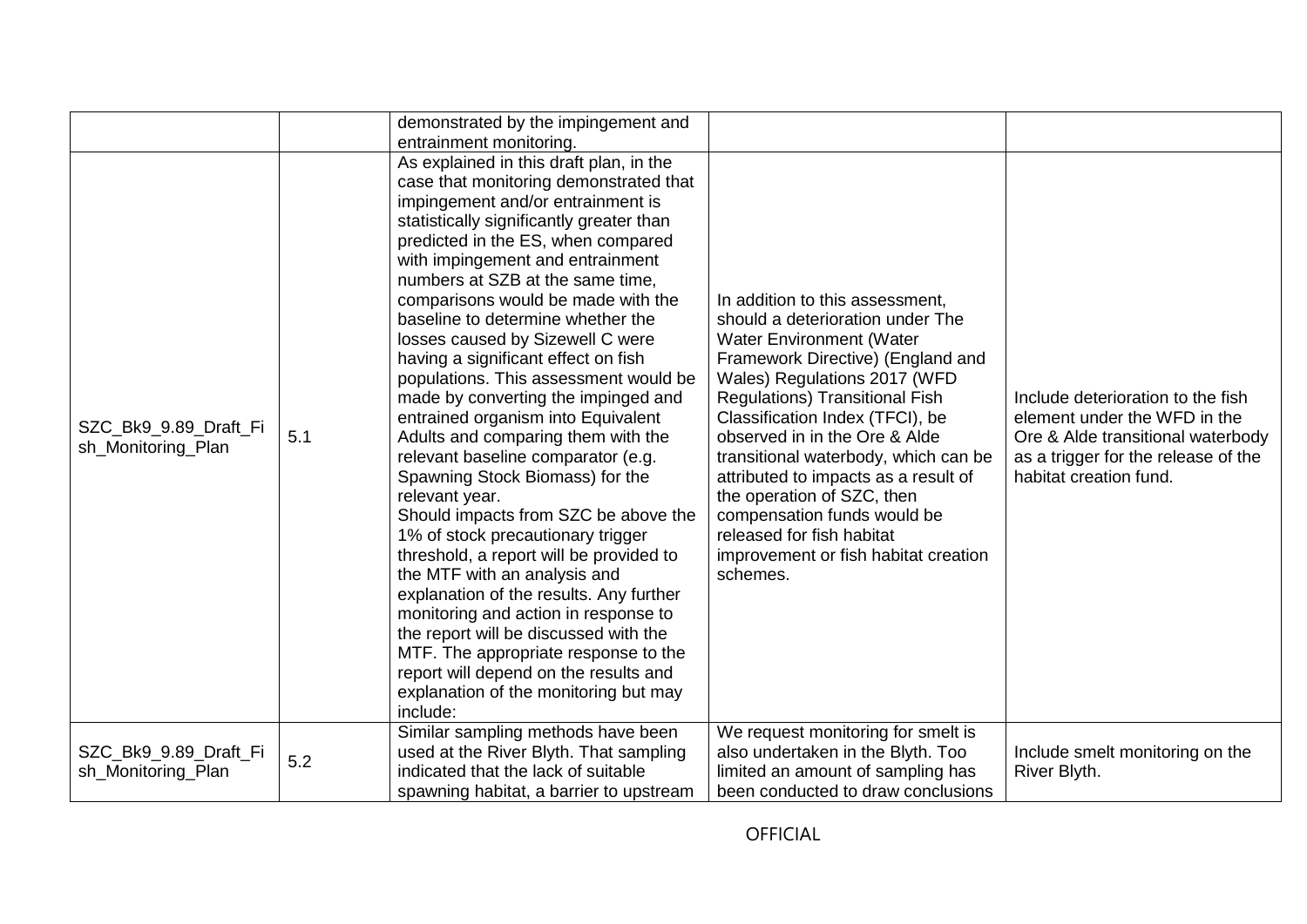| migration and the lack of evidence of    | on whether a breeding population is    |  |
|------------------------------------------|----------------------------------------|--|
| spawning fish or eggs indicates the      | present in this waterbody. The         |  |
| River Blyth does not support a           | Environment Agency caught smelt in     |  |
| spawning population (BEEMS               | the Blyth in 2016 and has provided     |  |
| Technical Report TR382). In agreement    | this information to the applicant, but |  |
| with the Environment Agency, smelt       | this has not been acknowledged.        |  |
| monitoring in the River Alde will act as | Please note our comment on TR406       |  |
| a surrogate for the River Blyth also.    | (SZC-SZ0200-XX-000-REP-1000XX,         |  |
|                                          | Revision 01), dated 19 July 2019:      |  |
|                                          | 'The River Blyth has had a very        |  |
|                                          | small amount of fish sampling          |  |
|                                          | undertaken on it to come to the        |  |
|                                          | conclusion that a smelt population     |  |
|                                          | does not exist. The Environment        |  |
|                                          | Agency undertook 2 x 1.5m beam         |  |
|                                          | trawls, 200m in length on the Blyth    |  |
|                                          | estuary in May 2016 and recorded       |  |
|                                          | smelt. The details of this were        |  |
|                                          | provided to CEFAS along with           |  |
|                                          | photographic evidence. It would        |  |
|                                          | appear this has been incorrectly       |  |
|                                          | recorded in BEEMS Technical            |  |
|                                          | Report TR382 and this should be        |  |
|                                          | amended'. Smelt monitoring in the      |  |
|                                          | Blyth is required for 2 reasons (1.)   |  |
|                                          | To provide further information on the  |  |
|                                          | presence of a breeding population in   |  |
|                                          | this waterbody prior to the removal    |  |
|                                          | of the barrier to fish movement at     |  |
|                                          | Blythford Bridge. (2.) To provide      |  |
|                                          | information on the establishment of a  |  |
|                                          | smelt population from a wider stock,   |  |
|                                          | once fish passage has been             |  |
|                                          | improved (If it is established from    |  |
|                                          |                                        |  |
|                                          | sampling prior to the removal, that a  |  |